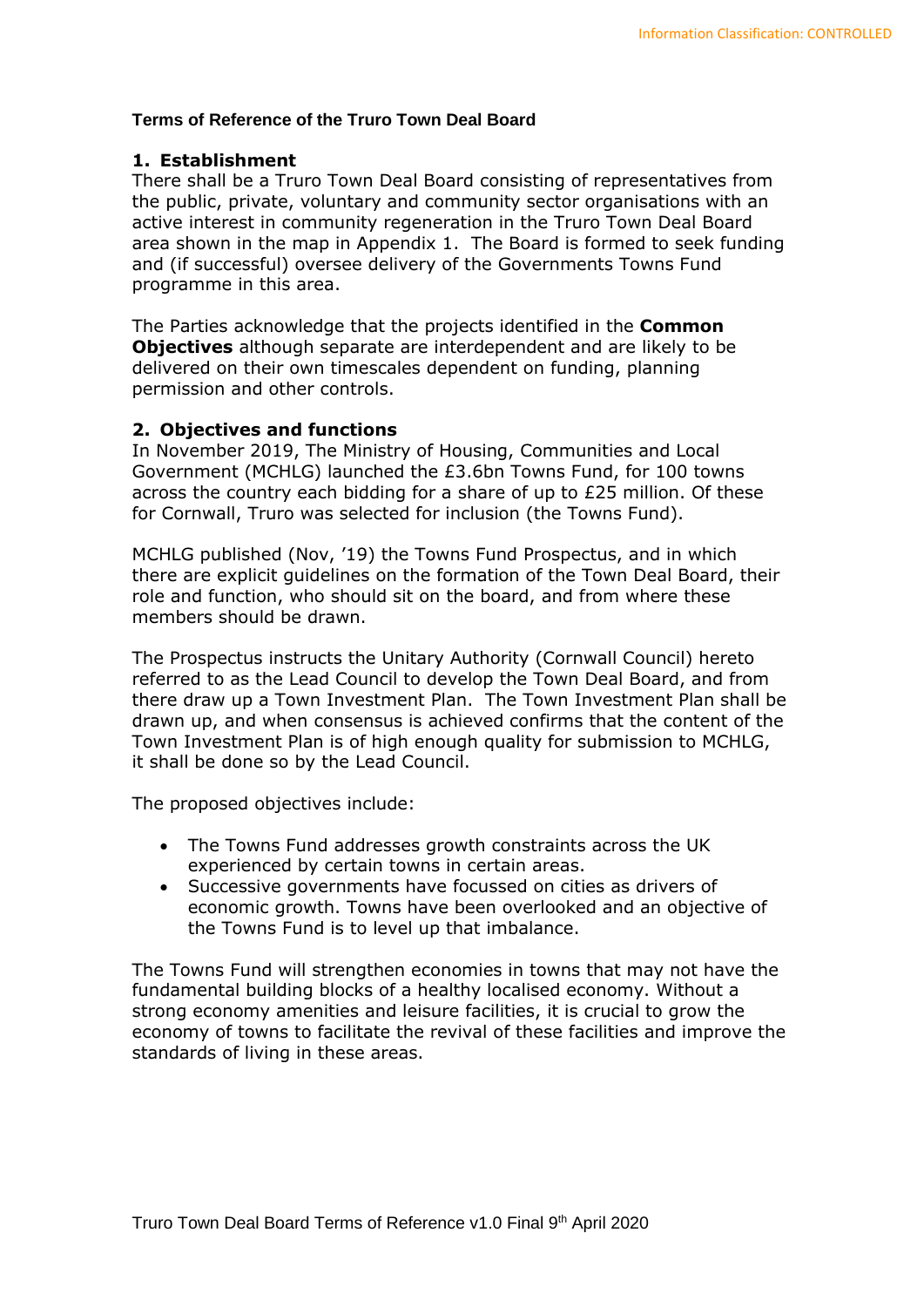The Towns fund will:

- focus on the individuality and assets of each town and build upon those assets providing the tools to design and deliver a growth strategy for that town.
- provide confidence in long-term investment for businesses in towns, capitalising on the natural environment for renewable energy creation, historic and cultural offering and access to infrastructure.
- work with local leaders to support the businesses to grow further and encourage a healthy supply chain.
- seek opportunities to reinvigorate a workforce with new skills and enable that workforce to pursue other job opportunities that may exist in a changing economic marketplace.
- work with Town Deal Boards to restore a spirit of pride that is often lost in 'left-behind' towns, through facilitation of project space for people to meet and deliver projects.
- assist Town Deal Boards in the creation of the Town Investment Plan (TIP) for the recognition, rationalisation, ongoing development, and future investment opportunities of a town.

This Agreement sets out a framework for co-operation and collaboration between the Parties in order to develop the Common Objectives.

#### **3. Representation / Membership**

The Truro Town Deal Board will be empowered to make all the necessary decisions relating to the Towns Fund. Representatives who serve on Truro Town Deal Board in a voting capacity will be from named bodies, organisations and businesses with an interest in stimulating the economy and improving quality of life in the Truro area.

The membership itself and the balance of members from different sectors (public/private/voluntary) will reflect the guidance contained in the Towns Fund Prospectus and no single sector will have more than 49% of the voting rights. Individuals can also join where agreed by the Town Deal Board where they contribute the relevant skills, experience or expertise required. It is anticipated that the total number of voting members will not number less than 12 but they will evolve to ensure there is democratic accountability across the area. The Voting members of the Truro Town Deal Board can be found in Appendix 2.

Cornwall Councillors and Town and Parish Councillors who represent their authorities can only be members of the Board in this capacity and cannot represent private and/or community organisations in which they are involved.

The Town Deal Board members should be committed to implementing the objectives of the Towns Fund and to developing a fully evidenced based Town Investment Plan that will then be submitted to MHCLG in order to secure the funding required to deliver the Town Investment Plan. They should be prepared to act as a focal point for consultations, to oversee delivery across the area is undertaken in a co-ordinated way and to act as ambassadors for and actively promote the Towns Fund programme in a professional manner.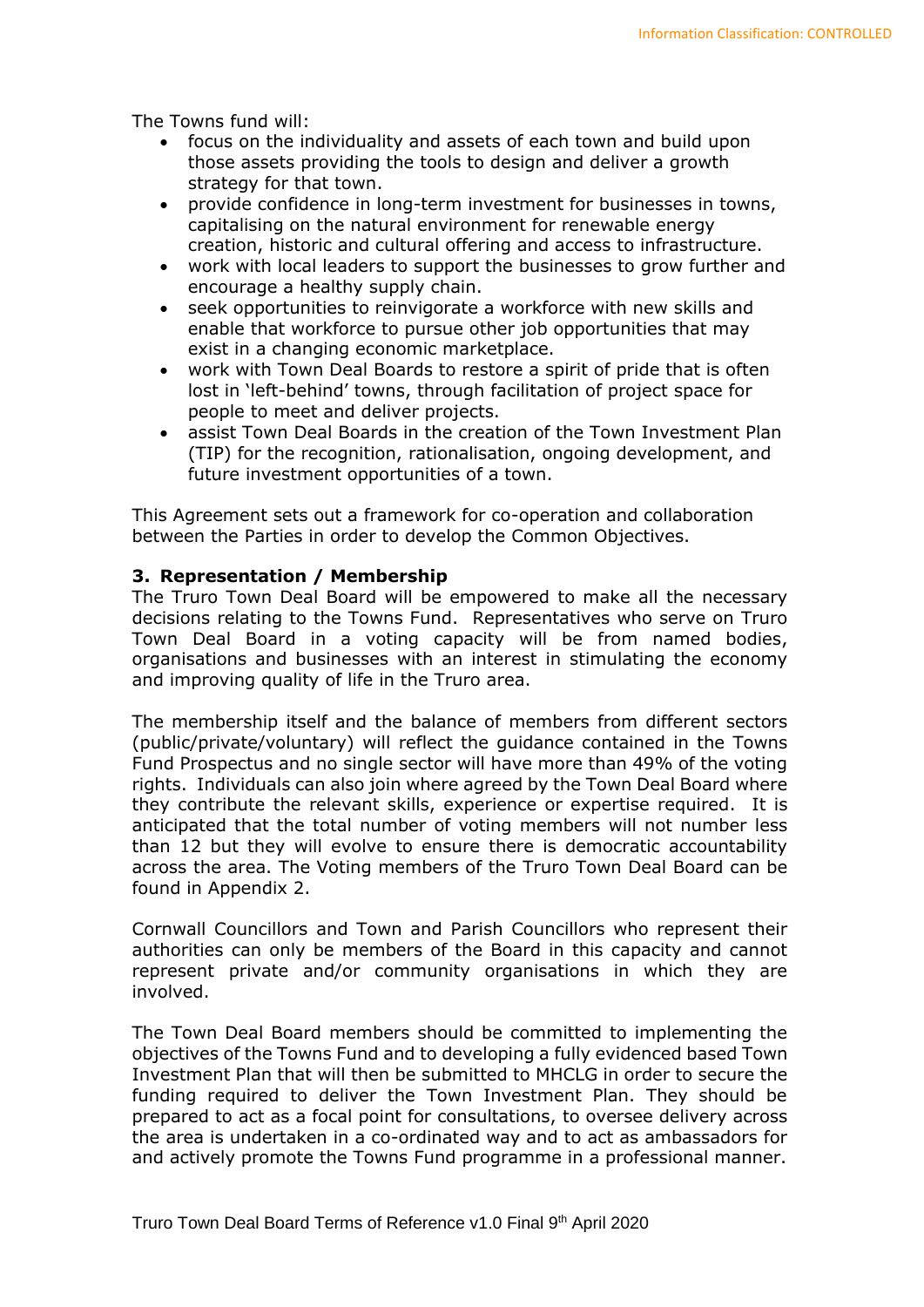If a representative of an organisation resigns from that organisation, they resign from being the named representative on the Truro Town Deal Board. The organisation will then be invited to nominate a new representative.

Membership will be kept under review and will be formally reviewed on an annual basis. In reviewing membership, the Truro Town Deal Board will assess and take recognition of the involvement of its representatives in other related organisations and groups.

In addition, the Truro Town Deal Board may co-opt additional representatives at any time during the year to further the interests of the work being undertaken. Normally these representatives would be nonvoting. However, the Truro Town Deal Board may decide in certain circumstances these individuals should have voting rights. The reasons for this decision should be clearly laid out in the minutes of the meeting.

Should any representative miss 3 consecutive meetings without sending comments the Truro Town Deal Board will consider whether that representative should be asked for a written explanation, which will be formally reviewed by the Board and decision made as to whether a request is submitted to the organisation requesting alternative representation or a termination of the membership.

#### **4. Meetings**

The Truro Town Deal Board shall hold at least 4 meetings in every year for the transaction of general business and may hold such other meetings as they shall find necessary or convenient.

#### **5. Quoracy and decision making in meetings**

For a meeting of the Truro Town Deal Board to be quorate there must be present (this can include via skype or via telephone) no less than 12 of the representatives entitled to vote. The requirement for no single sector having more than 49% of the voting rights is applicable at the point of a vote/decision.

If voting takes place there will be an equality of votes amongst those representatives present and in the case of a tied vote on any matter, the chair (or if not present the person presiding at the meeting) shall have a second or casting vote.

Members may bring supporting advisers to the meeting at the discretion of the Chair in addition to the current list of advisers as given in Appendix 2.

A full record of those present at the meeting and of the representatives sending in apologies of absence shall be recorded in the minutes. The minutes of every meeting of Truro Town Deal Board shall be drawn up by the Economic Growth Service of Cornwall Council (as the Lead Council) and shall be approved by the Truro Town Deal Board and when approved, signed by the Chair at the next meeting.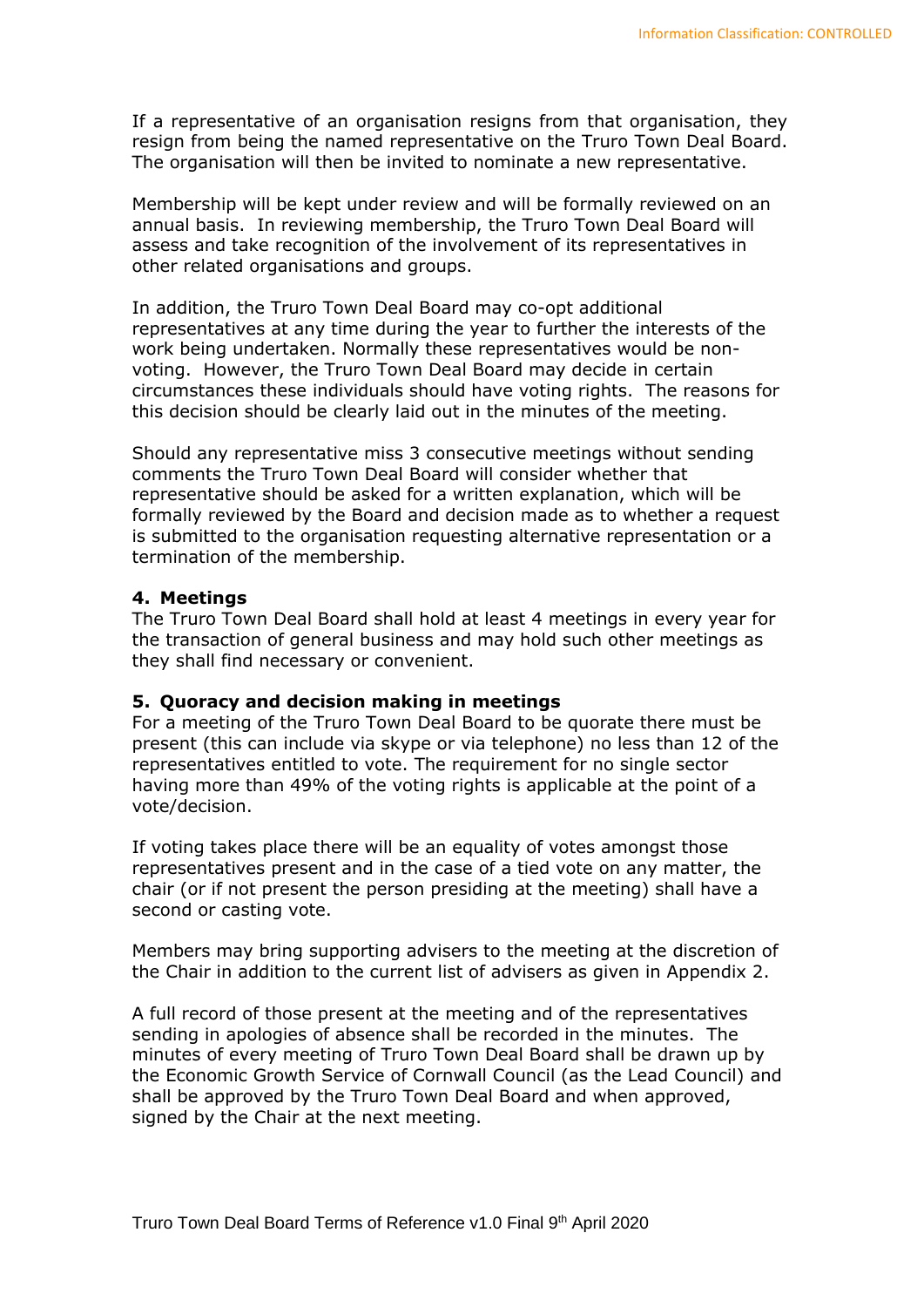Each representative of Truro Town Deal Board shall be permitted to: -

- Send to the Secretariat not less than 7 days prior to the date of the meeting a statement of any matter that they may wish to include in the agenda.
- Receive copies of the agenda and accompanying papers 5 days prior to the date of the meeting, unless there is some particular urgency when a lesser period may be given, which in any event shall not be less than 3 days.
- Items may be tabled for information purposes only; all should be written in plain English.
- Verbal reports other than those for information will only be accepted in exceptional circumstances and with the consent of the Chair.

#### **6. Special Meetings**

Any six representatives of Truro Town Deal Board can call for a special meeting. Such requisition, made to the Secretariat, must set forth the nature of the matter requiring consideration and the notices summoning such meetings shall contain details of the matter to be discussed. The meeting must take place within 14 days of its notification.

### **7. Written procedures**

With the express consent of the Chair and the Lead Council decisions can be made by written procedures. In each case the resolution/decision to be made will need to be agreed by the chair prior to circulation and the decision will only be valid if quorate (12 members minimum). In each case a deadline for response will be given, the decisions will be binding, and they will be reported to the next convened meeting of the Board

#### **8. Conflicts of Interest and Confidentiality**

When accepting membership of Truro Town Deal Board each representative must complete a register of interests and accept the membership code of conduct, which shall be kept by the Secretariat and be open to inspection by any representative of Truro Town Deal Board. This register of interest must also be completed by any officer contributing to the work of the Truro Town Deal Board.

In the spirit of openness, interests must be declared where appropriate. Those declaring an interest will be asked to leave the room and shall take no part in the discussion or the voting thereon. However, the Truro Town Deal Board, if appropriate, can invite the interested party to provide factual information before the discussion begins. As a minimum the register must be updated annually, but each member should ensure that it is updated as necessary if any changes occur during the year.

All members should respect the confidential nature of some aspects of the activity undertaken by the Truro Town Deal Board and must adhere to the membership code of conduct.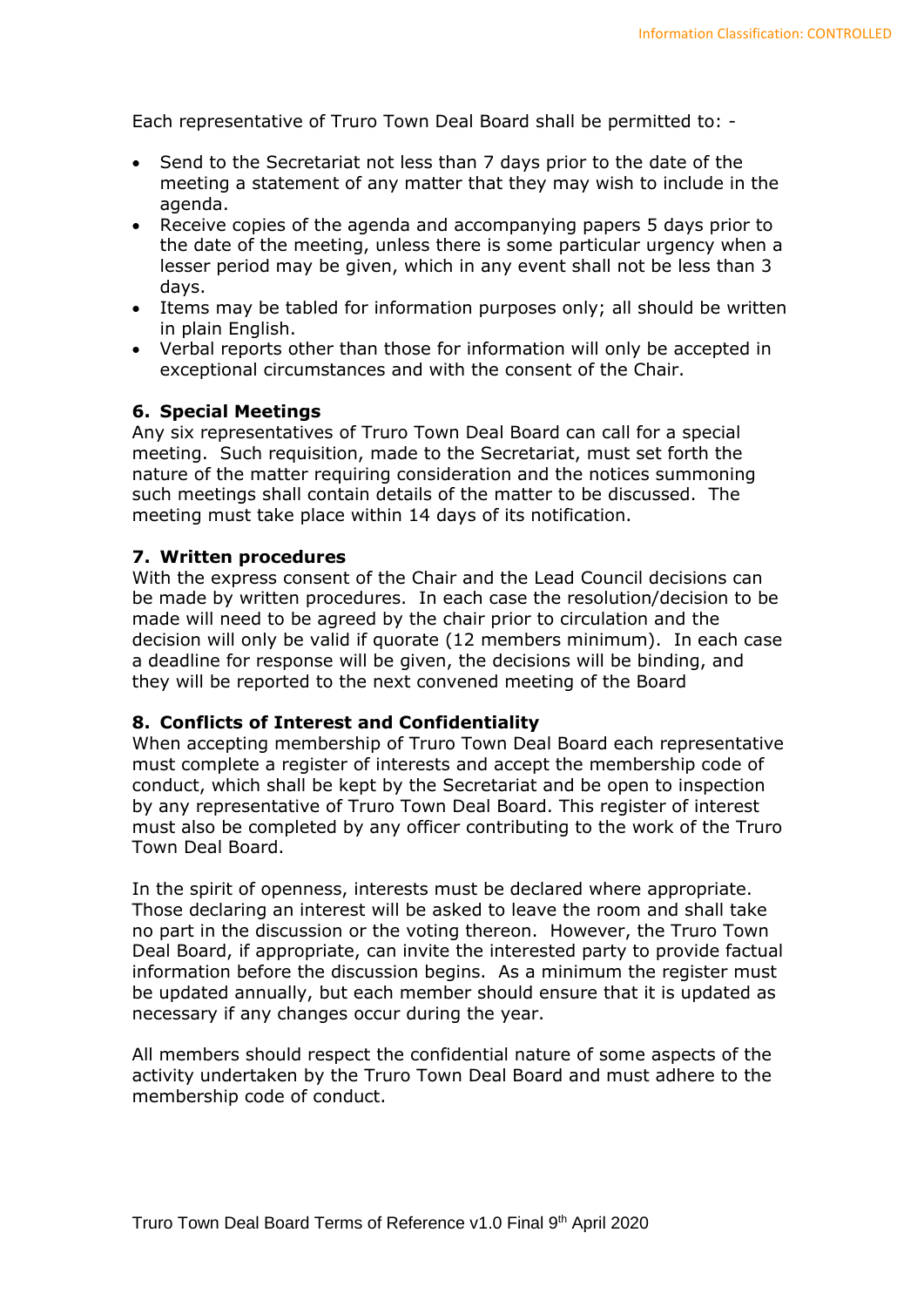# **9. Appointment of Chair and Vice Chair**

The Truro Town Deal Board shall appoint at its first formal meeting and thereafter annually a Chair and a Vice-Chair for the ensuing year. In line with the Towns Fund Prospectus guidance the chair should be from the private sector unless there are reasons why this cannot be the case.

The Chair and Vice Chair will act in the best interests of the Truro Town Deal Board as a whole. The Chair shall conduct the meetings and perform other duties as determined by the Truro Town Deal Board and formally agreed at a meeting. If the Chair is absent, the Vice Chair will take on the roles undertaken normally by the Chair. In the absence of both the Chair and Vice Chair, a meeting Chair will be elected for that meeting from the voting members present.

If the Chair resigns during the year, the Vice Chair will become Interim Chair and an interim Vice Chair will be nominated by the Truro Town Deal Board until the formal elections are held.

If the Vice Chair indicates they do not wish to become the Interim Chair, then the Truro Town Deal Board will nominate an interim Chair until the formal elections are held. If the Vice Chair resigns during the year, an interim Vice Chair will be nominated by the Truro Town Deal Board until the formal elections are held.

# **10. Supporting arrangements**

Provision is made to establish sub groups of the Truro Town Deal Board to facilitate quick decision making and engagement of relevant specialists. The terms of reference, functions and membership of any such sub groups is to formally agree by the Truro Town Deal Board prior to their creation. These details for each sub group established to date are attached to this constitution in Appendix 3.

Any groups established whilst having their own terms of reference are expected to operate within the remit of this constitution and shall have a majority of members from the voting representatives of the Truro Town Deal Board.

# **11. Amendments to the Terms of Reference**

The terms of reference shall be open to review at any time, but any amendment shall not be made unless agreed by a three quarters majority of representatives present that are entitled to vote. Notes of such proposed amendments shall be provided to representatives of Truro Town Deal Board at least 14 days before the meeting.

# **12. Dissolution**

The Group may be dissolved by a resolution passed by a simple two-thirds majority of those present and voting at a Special Meeting.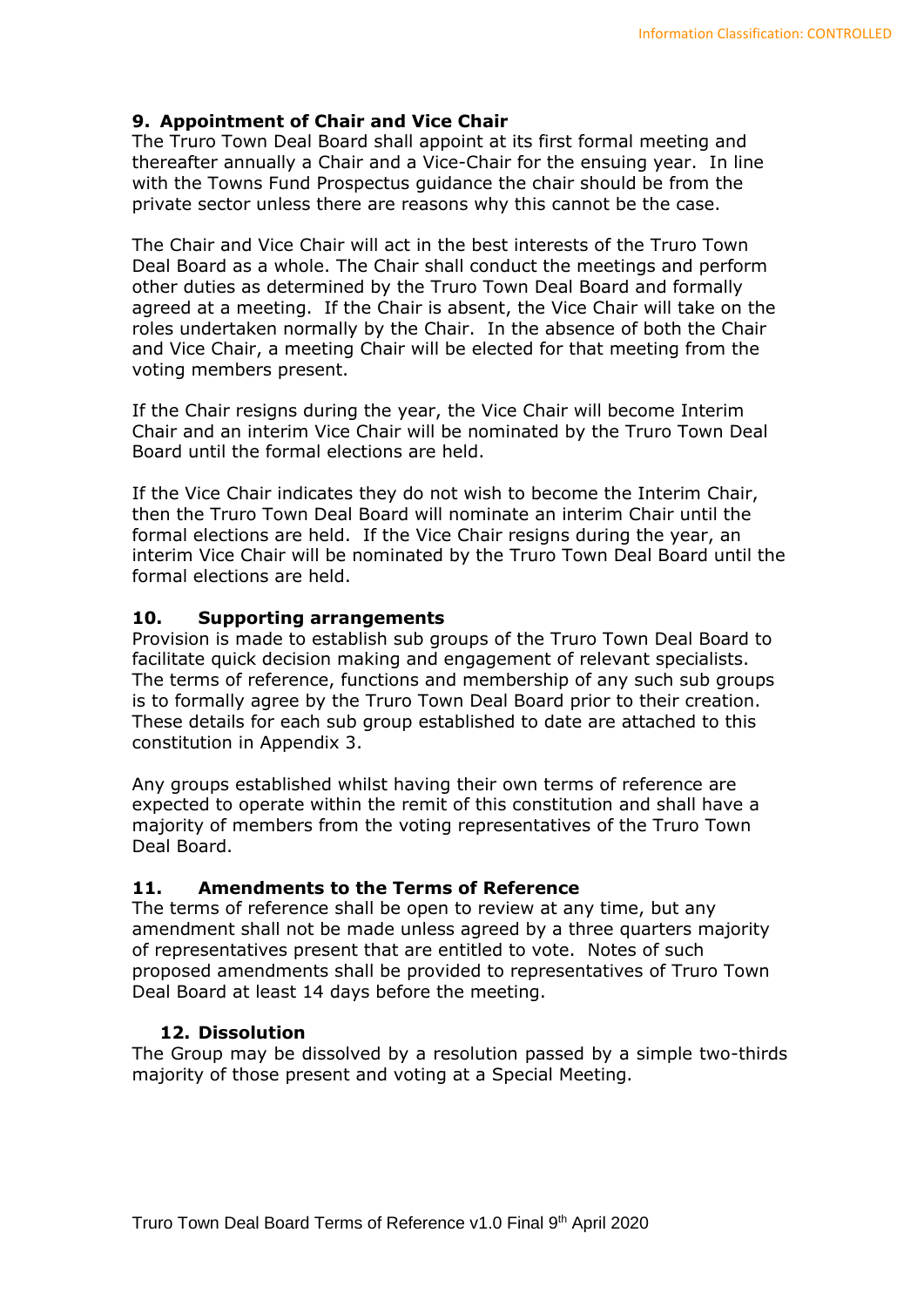Terms of Reference agreed at the meeting of:

Signed:

Position: Chair of Truro Town Deal Board

Date:

Signed:

Position: Representative of Cornwall Council as (Lead Council)

Date: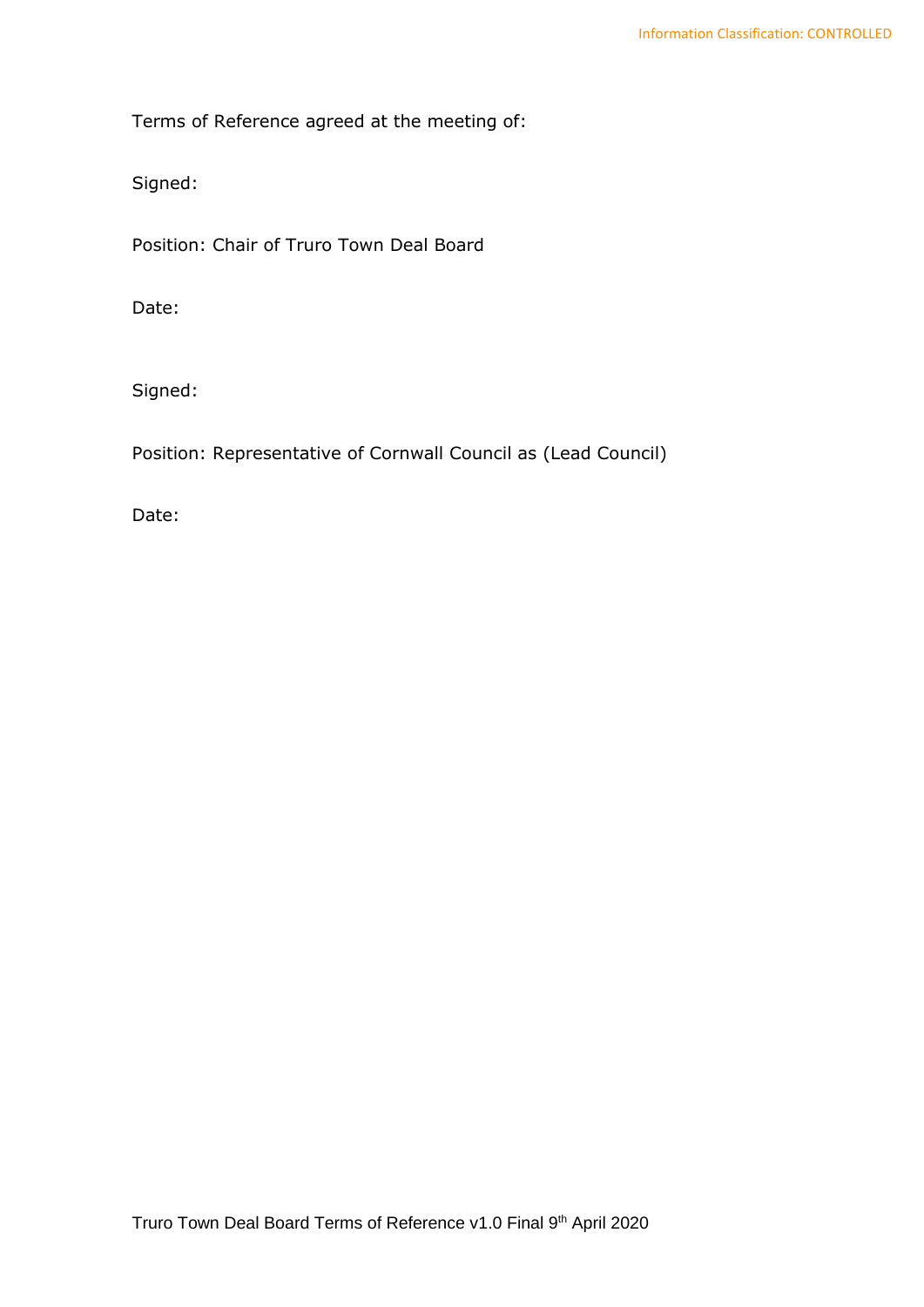

# **Appendix 1: Area covered by the Truro Town Deal Board**

Truro Town Deal Board Terms of Reference v1.0 Final 9<sup>th</sup> April 2020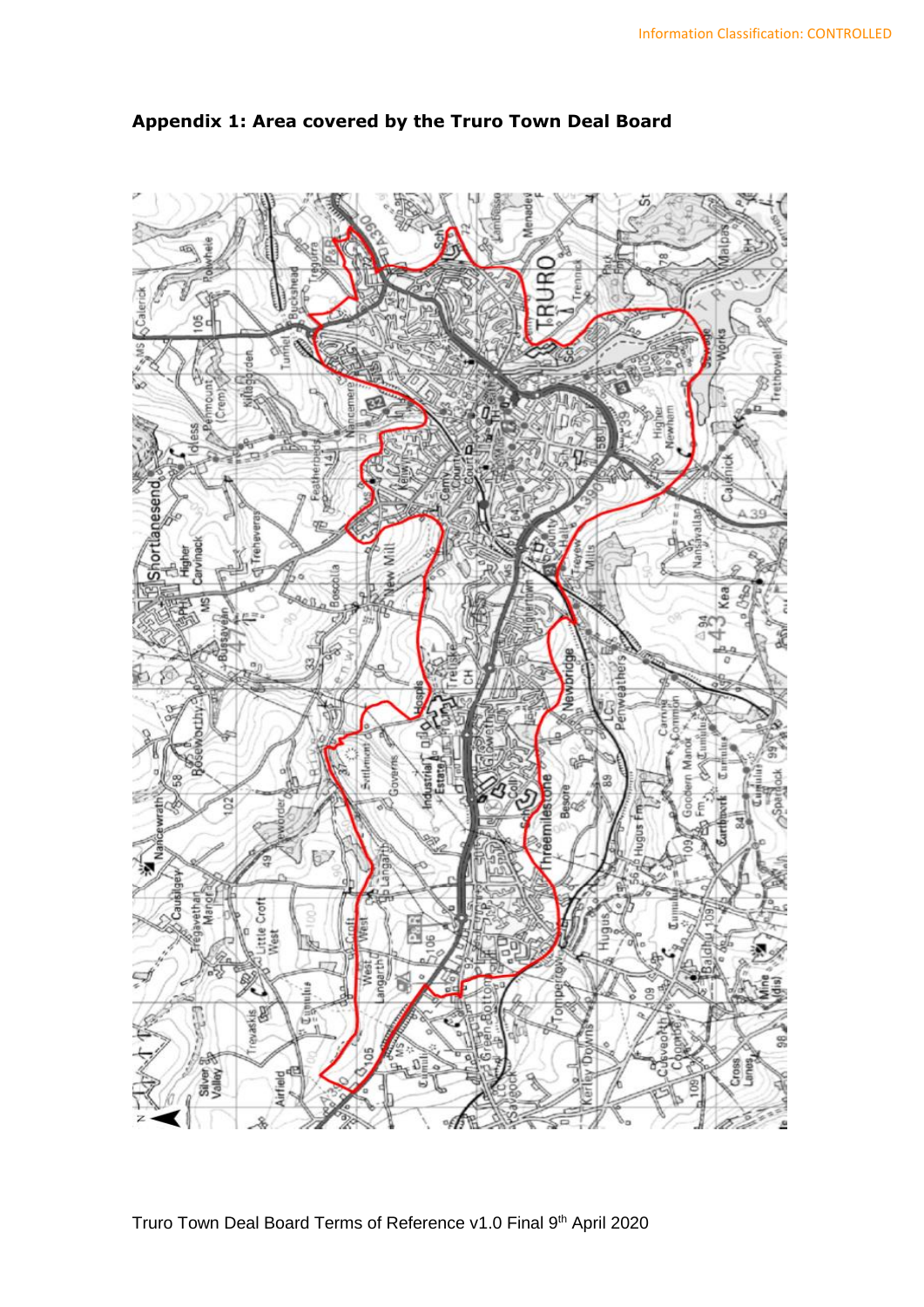# **Appendix 2: List of voting members of the Truro Town Deal Board**

|  | <b>MEMBERSHIP OF the Truro Town Deal Board</b> |  |  |  |  |  |  |
|--|------------------------------------------------|--|--|--|--|--|--|
|--|------------------------------------------------|--|--|--|--|--|--|

| <b>ORGANISATION</b>                           | <b>NAME</b>             |
|-----------------------------------------------|-------------------------|
|                                               |                         |
|                                               |                         |
| <b>Public Sector x 9</b>                      |                         |
| Cornwall Council                              | Cllr D Harris           |
| <b>Cornwall Council</b>                       | Cllr L Rich             |
| Cornwall Council                              | Cllr R Nolan            |
| Cornwall Council                              | Cllr B Biscoe           |
| Cornwall Council                              | Cllr D Tudor            |
| Cornwall Council                              | Cllr J Dyer             |
| <b>Truro City Council</b>                     | Cllr B Smith            |
| Kenwyn Parish Council                         | tbc                     |
| MP                                            | Cherilyn Mackrory       |
|                                               |                         |
| Private/Community/Voluntary Sector x 10       |                         |
| Newham BID                                    | Mel Richardson          |
| Cornwall and IoS Local Enterprise Partnership | David Walrond           |
| Truro BID                                     | Nick Seaton-Burridge    |
| <b>Private Sector</b>                         | Nigel King              |
| Private Sector                                | Simon Hendra            |
| <b>Private Sector</b>                         | Nigel Knuckey           |
| Private Sector                                | Rachel Hammond          |
| Investor/Developer                            | Harry Pickering         |
| Community and Voluntary Sector                | Alan Stanhope           |
| Community and Voluntary Sector                | Carole Theobald         |
|                                               |                         |
|                                               | <b>Voting Members</b>   |
|                                               | Quoracy 10              |
|                                               |                         |
| <b>Ratification Officers</b>                  |                         |
|                                               |                         |
| Cornwall Council (Lead Council)               | Glenn Caplin            |
|                                               |                         |
| <b>Non-Voting Officers</b>                    |                         |
| Truro City Council                            | Roger Gazzard           |
| Cornwall Council                              | Towns Fund Co-ordinator |
| <b>Cornwall Council</b>                       | David Rodda             |
| Cornwall Council                              | Mark O'Brien            |
| Cornwall Council                              | Rob Orchard             |
| <b>MHCLG</b>                                  | David Krohn             |
| Cornwall Council                              | Rob Orchard             |